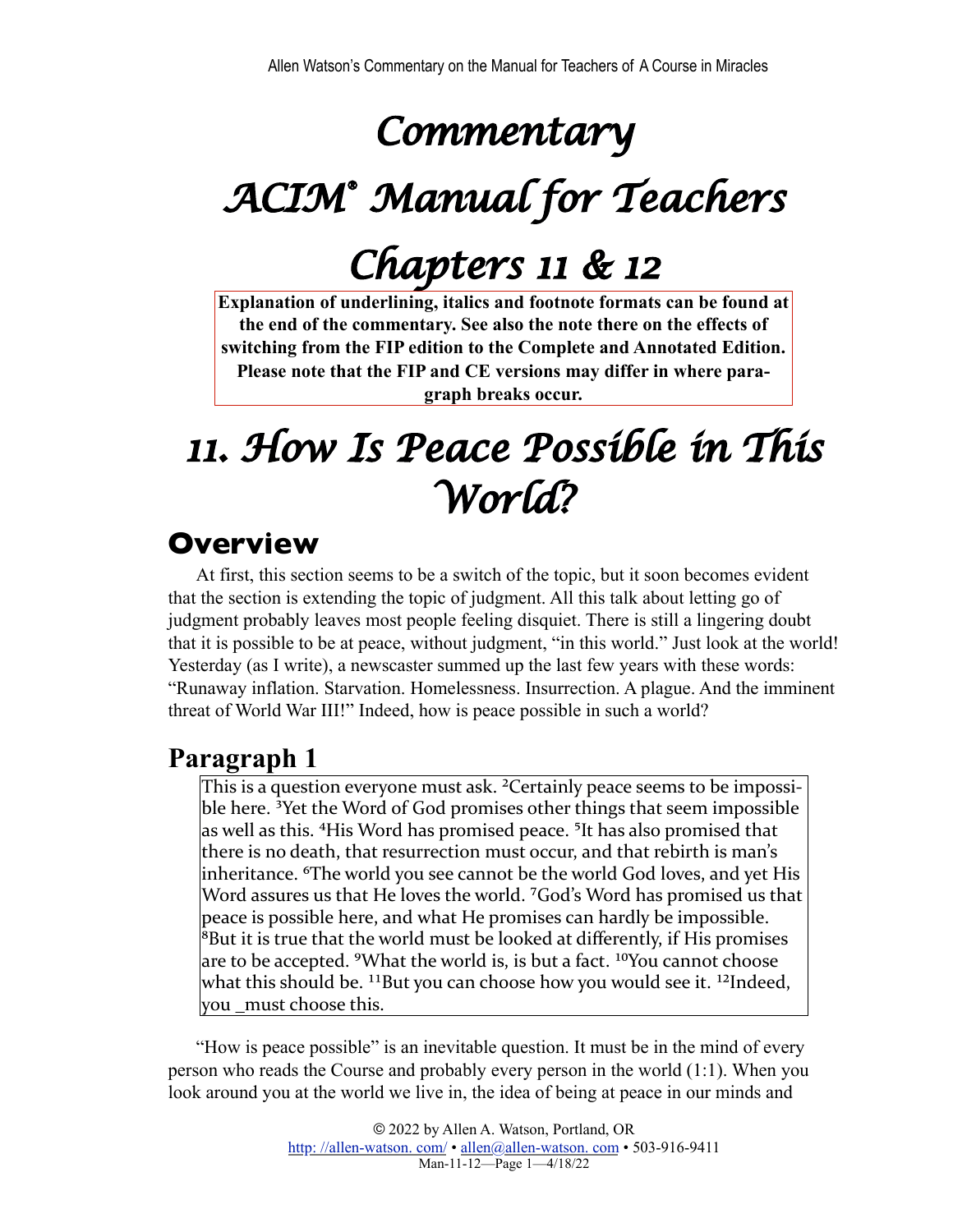hearts seems ludicrous, inappropriate, and even irresponsible. Of course, it does (1:2)! It really seems impossible.

<span id="page-1-1"></span>But God's Word<sup>[1](#page-1-0)</sup> promises many things besides peace that seem impossible (1:3). Face it. A lot of spiritual teaching seems blind to the suffering of the world. That's a frequent objection made by many people. They accuse people who espouse spiritual ideas such as peace, the unreality of death, life after physical existence, and God's unconditional love (1:4–6) of promoting "pie in the sky by and by." They think we are delusional, naïve, blind to the facts. But if it is true that God has promised these things, they "can hardly be impossible" (1:7).

Yet we all know from personal experience that when we look at the world, we find it difficult, if not impossible, to be at peace. That states our problem, but it also hints at the answer to the problem. If we could find a different way of looking at the world, perhaps we could accept all these promises of God as entirely true (1:8).

There is no denying what the world is like. It's just a fact: "What the world is, is but a fact" (1:9). I think that is one of the most startling statements in the Course. After all the other things the Course says about the world, such as, "There is no world," how can it say it is just "a fact"? What are the implications here? I think this means that all the terrible things we see about the world, like war, sickness, famine, climate change, despotism, and genocide, are just facts. That's what the world is, and it probably isn't going to change any time soon. We can't choose to turn the world into something more to our liking (1:10).

However, what we can do is choose how we see the world (1:11). Indeed, that is precisely what we must choose (1:12). Remember those early Workbook lessons?

"Above all else I want to see things differently." (#28)

"I could see peace instead of this." (#34)

"God did not create a meaningless world." (#14)

"There is another way of looking at the world" (#33)

I could go on listing lesson titles. There are so many of them in the first 50 lessons that have to do with precisely this topic: choosing a different way of seeing the world. Take a look at Lesson 57, which reviews five such lessons:

Today let us review these ideas:

1 (31) I am not the victim of the world I see. 2 How can I be the victim of a world which can be completely undone if I so choose? <sup>3</sup>My chains are loosened. <sup>4</sup>I can drop them off merely by desiring to do so. <sup>5</sup>The prison door is open. <sup>6</sup>I can leave it simply by walking out. <sup>7</sup>Nothing holds me in this world. <sup>8</sup>Only my wish to stay keeps me a prisoner. <sup>9</sup>l would give up insane wishes and walk into the sunlight at last.

 $2$  (32) I have invented the world I see. <sup>2</sup>I made up the prison in which I see myself.<sup>3</sup>All I need do is recognize this and I am free.<sup>4</sup>I have deluded myself into believing it is possible to imprison the Son of God.<sup>5</sup>I was bitterly mistaken in this

<span id="page-1-0"></span> $1.$  "God's Word" in traditional Christianity usually refers to the Bible, but in the Course, it means the message of Truth that the Holy Spirit communicates to us.

> © 2022 by Allen A. Watson, Portland, OR http://allen-watson.com/ • allen@allen-watson.com • 503-916-9411 Man-11-12—Page 2—4/18/22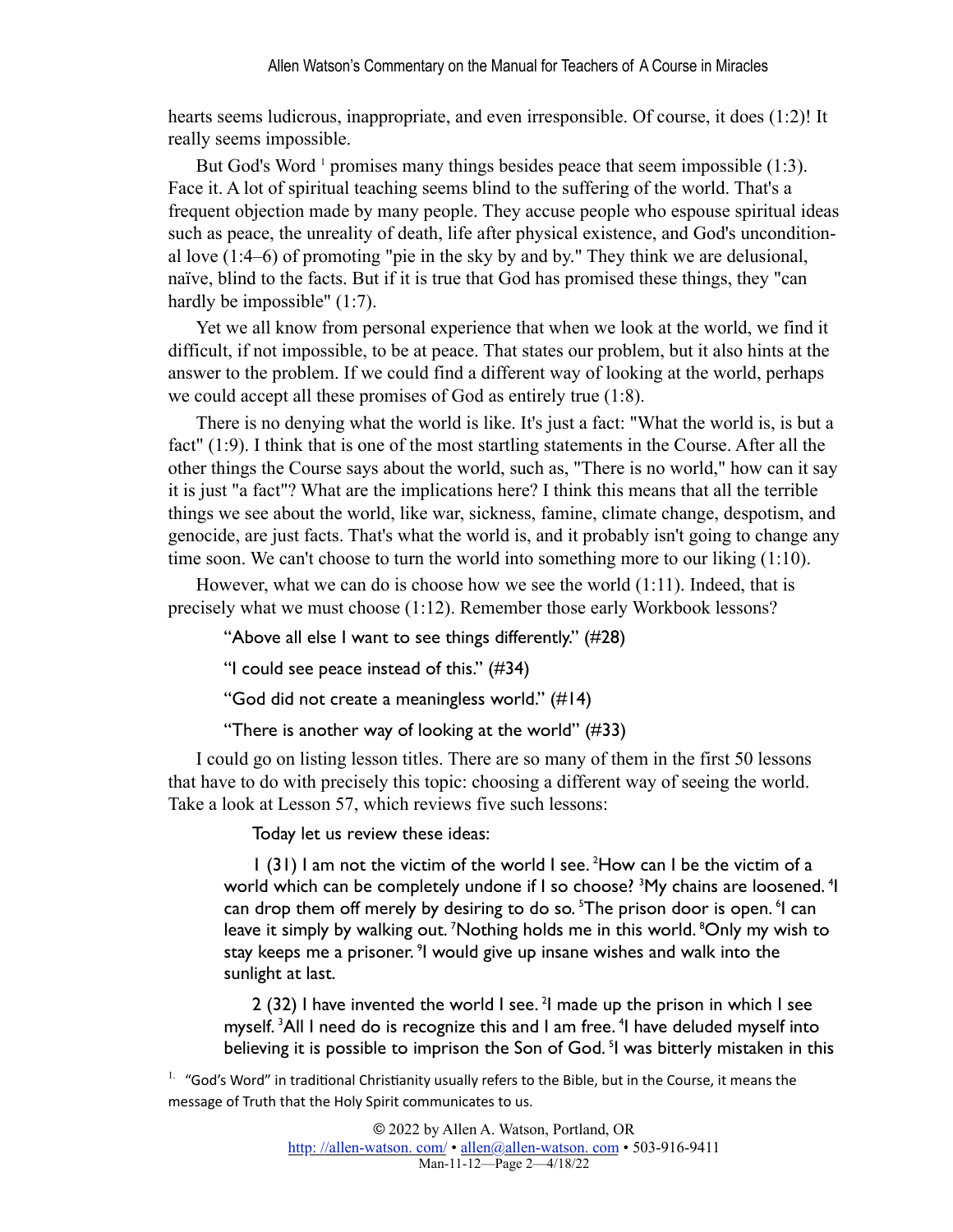belief, which I no longer want. 'The Son of God must be forever free. <sup>7</sup>He is as God created him, and not what I would make of him. <sup>8</sup> He is where God would have him be, and not where I thought to hold him prisoner.

3 (33) There is another way of looking at the world. <sup>2</sup> Since the purpose of the world is not the one I ascribed to it, there must be another way of looking at it.<sup>3</sup>I see everything upside down, and my thoughts are the opposite of truth. <sup>4</sup>I see the world as a prison for God's Son. <sup>5</sup>lt must be, then, that the world is really a place where he is set free. I would look upon the world as it is, and see it as a place where the Son of God finds his freedom.

4 (34) I could see peace instead of this. <sup>2</sup>When I see the world as a place of freedom, I will realize that it reflects the laws of God instead of the rules which I made up for it to obey.<sup>3</sup>I will understand that peace, not war, abides in it. <sup>4</sup>And I will perceive that peace also abides in the hearts of all who share this place with me.

5 (35) My mind is part of God's. <sup>2</sup>l am very holy. <sup>3</sup>As I share the peace of the world with my brothers, I begin to understand that this peace comes from deep within myself. <sup>4</sup>The world I look upon has taken on the light of my forgiveness and shines forgiveness back at me. <sup>5</sup>In this light, I begin to see what my illusions about myself had kept hidden. <sup>6</sup>I begin to understand the holiness of all living things, and their oneness with me.

I believe it would do everyone good to read straight through the first 50 lessons, in one sitting if possible, or spread out over a week. At least read through all of Review I (Lessons 51–60). If you do, you cannot help being struck by how many of the lessons deal one way or another with changing our perception of the world.

It's quite evident that the Course puts our choosing a different way of seeing the world front and center in its spiritual program. We look around and desperately want to change the world we perceive. The Course's comment on our attitude is clear and concise:

"Therefore, seek not to change the world, but will to change your mind about the world." (T-21.I.1:6 (CE)

Stop trying to change the world, and "will" (the FIP had the word "choose" here, as does the Manual in the paragraph we're studying) to change your mind about it. The word "will" implies that this is more than a simple choice. It takes an act of will. To will something seems to include some effort to overcome resistance. Most of us know the significant difference between choosing to start a diet and being willing to go through with it. It takes sustained effort. The world's way of thinking has programmed our minds, and we must be de-programmed. That takes an exercise of will over time.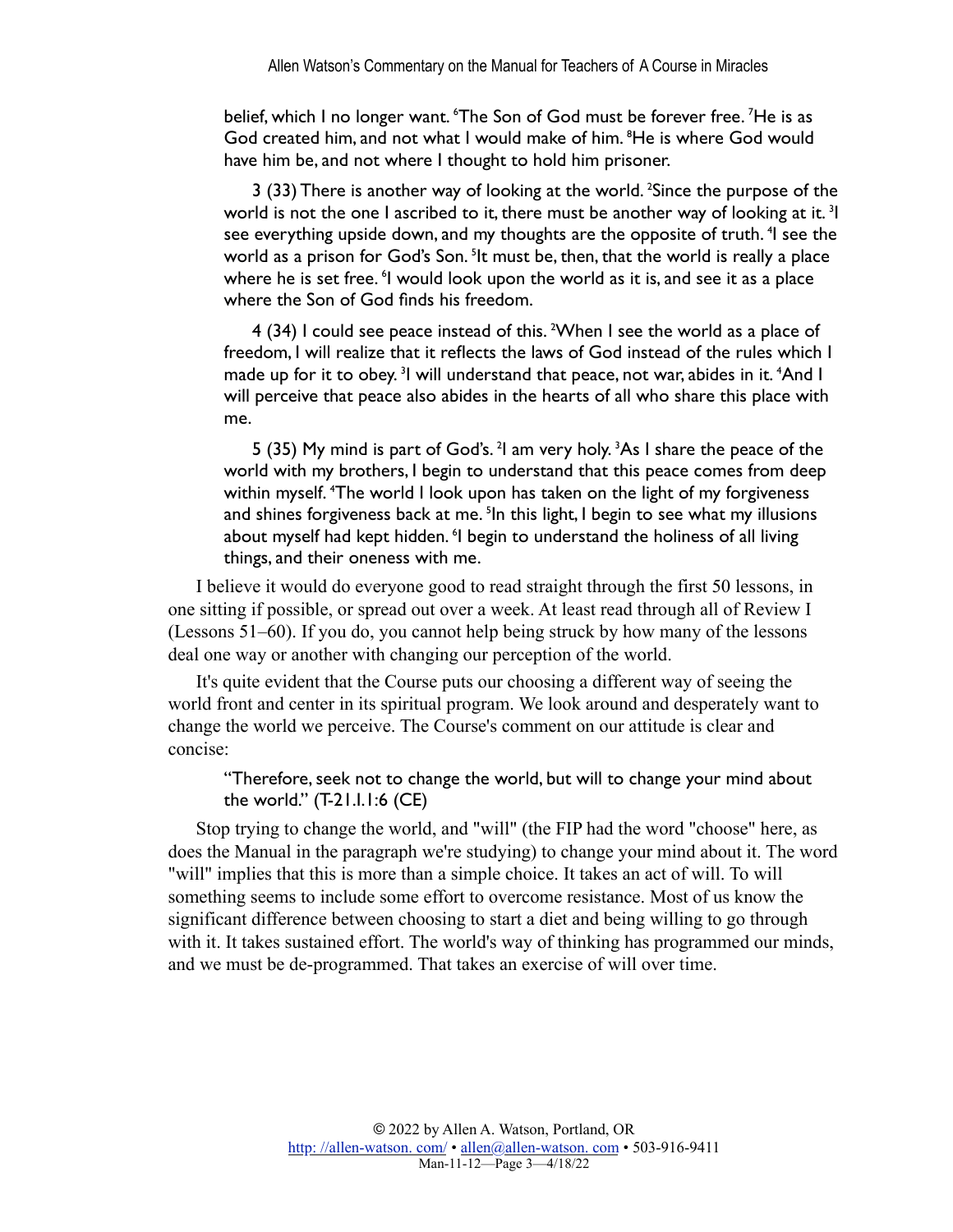$\overline{2 \text{ Again we come to the question of judgment}}$ . <sup>2</sup>This time, ask yourself whether your judgment or the Word of God is more likely to be true.  ${}^{3}$ For they say different things about the world, and things so opposite that it is pointless to try to reconcile them. <sup>4</sup>God offers the world salvation; your judgment would condemn it.  $5$ God says there is no death; your judgment sees but death as the inevitable end of life. <sup>6</sup>God's Word assures you that He loves the world<sup>2</sup>; your judgment says it is unlovable. <sup>7</sup>Who is right?  ${}^{8}$ For one of you is wrong. <sup>9</sup>It must be so.

<span id="page-3-1"></span>So once again, "we come to the question of judgment" (2:1). The Course has already told us that giving up judgment should be easy because we aren't giving up anything real; we are *incapable* of judgment. But "this time," looking at it again, consider only the decision-maker. Who is likely to make the most accurate judgments: you or God (2:2)? Set aside the fact that you are incapable of judging and suppose that you *can* judge. There is still no contest over who will make the best judgments. God., of course. The Word of God and you say *very* different things about the world, so diametrically opposite "that it is pointless to try to reconcile them" (2:3). M-9.2:4 told us that our egos might find this "personally insulting," but, annoying as it may be to our egos, there is no middle ground here. God is right; we are wrong.

Consider some of the ways your judgment differs from God (2:4–6):

- 1. God offers the world salvation and forgiveness; you condemn the world and most of the people in it.
- 2. You see death as the inevitable end of life; God says there is no such thing as death.
- 3. God loves the world; to you, the world is unloveable.

Who is more likely to be correct; you or God (2:7)? No one would assert that we are better than God at assessing such things. But one of you must be wrong ((2:8–9), very likely you, which means God must be right. That's all that the Course asks us to recognize and acknowledge so that we stop trying to judge on our own and accept God's truth. Stop trying to replace God as the judge of the world.

<span id="page-3-0"></span><sup>2.</sup> "The Word of God": The Bible? The Course? Here, this is probably a reference to John 3:16 in the Bible, "For God so loved the world...". But even in the Course, God is said to love the world. However, it does not refer to the world of illusion we made: "I said before that God so loved the world that He gave it to His only begotten Son. God does love the real world, and those who perceive its reality cannot see the world of death. For death is not of the real world, in which everything reflects the eternal. " (T-12.III.8:1-3)<sup>↓</sup>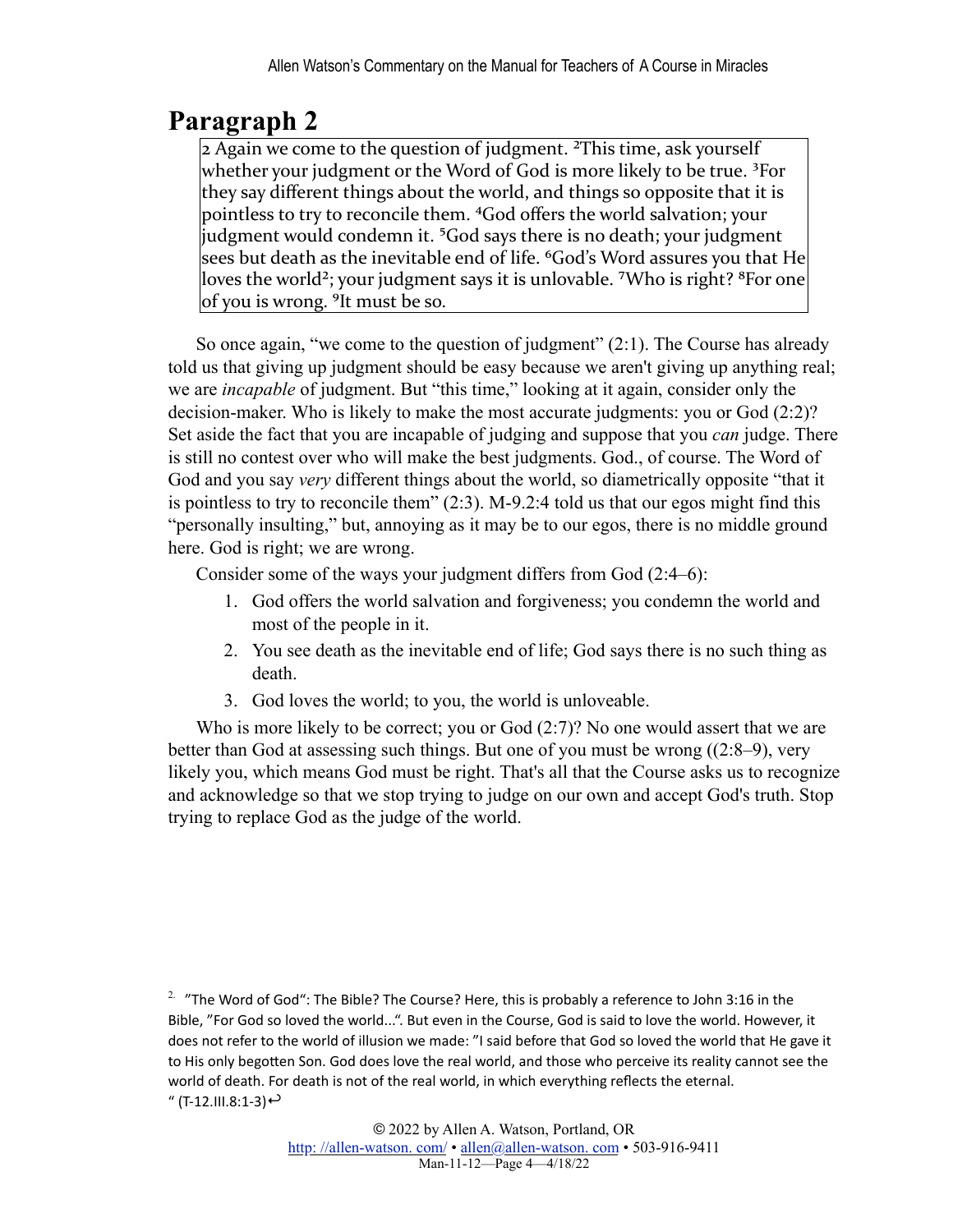3 The text explains that the Holy Spirit is the Answer to all problems you have made. <sup>2</sup>These problems are not true, but that is meaningless to those who believe in them. <sup>3</sup>And everyone believes in what he made, for it was made by his believing it. <sup>4</sup>Into this strange and paradoxical situation—one without meaning and devoid of sense, yet out of which no way seems possible—God has sent His Judgment to answer yours. <sup>5</sup>Gently His Judgment substitutes for yours. <sup>6</sup>And through this substitution is the  $\mu$ un-understandable given understanding and release. <sup>7</sup>How is peace possible in this world?  ${}^{8}$ In your judgment it is not possible and can never be possible.  $9$ But in the Judgment of God what is reflected here is only peace.

In 3:1, Jesus refers to the Text, specifically to this passage:

""I said before that the Holy Spirit is the Answer. He is the Answer to everything, because He knows what the answer to everything is" (T-8.IX.1:1-2 (FIP), T-8.VIII.8:1-2 (CE)).

Our access to the flawless judgment of God is through the Holy Spirit (3:1). He is the inner Voice for God we can choose to listen to instead of making judgments on our own. He is" the Answer to everything," particularly to any problems we face. Jesus says the problems are not genuine, that is, illusory. But, as is so often the case, he acknowledges that because we believe in the problems, there must be (for us) an Answer (3:2). Understandably, we believe in the reality of the problems because we made the problems by believing in them (3:3). Simply put, the fact that we see problems proves that we believe in them. If we didn't believe, there would be no problems.

The situation is "strange," "paradoxical," "without meaning," and "devoid of sense," and nevertheless, there seems to be no way out of it (3:4). We make the problems by believing them into existence and then try to escape from them as if they were real, an effort doomed to failure. The problems are our judgment on the world around us, but God has sent us the Holy Spirit — His Judgment to answer ours  $(3:4)$ .

This substitution of His Judgment for ours is a gentle, subtle process (3:5). God does not overwhelm us, force His will upon us, or violate us. God is not violent. This theme makes me think of the old gospel hymn:

#### "Softly and gently, Jesus is calling, calling to you and to me…Come home! You who are weary, come home!"

It is a gentle substitution. The Truth of Oneness, the only wholly understandable picture of All That Is, is slowly released into our understanding (3:6). The imaginary world of pain, strife, and difficulty gradually evaporates out of our perception. and we find perfect peace.

Giving up judgment is the only way peace becomes possible in this world (3:7). As long as we cling to our private judgments, peace "is not possible and can never be possible" (3:8). Yet when we come to share Christ's vision, which sees God's Judgment of "very good" everywhere, only peace is possible (3:9):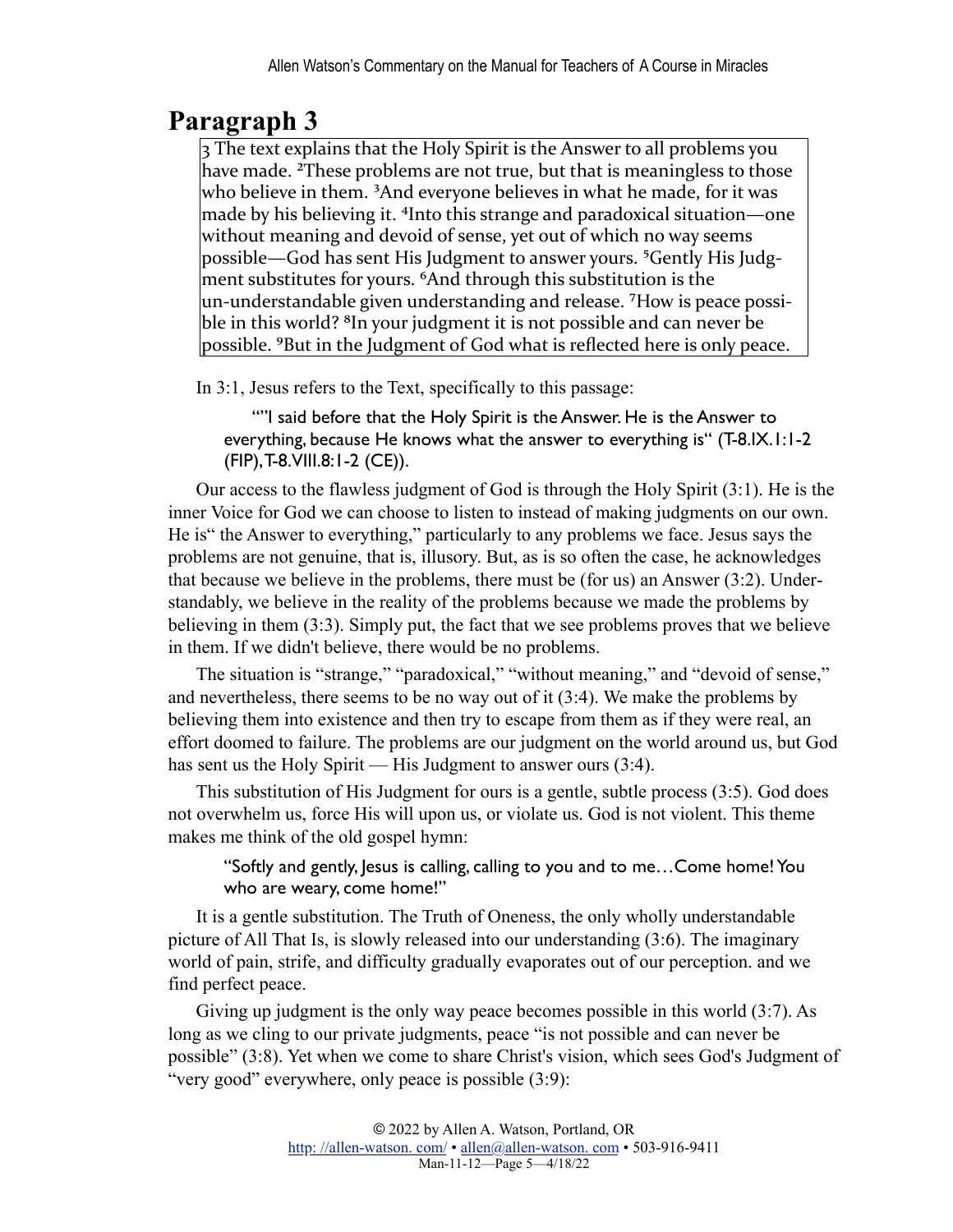"God saw everything that he had made, and behold, it was very good" (Genesis 1:31 ESV).

Or, as the Manual put it earlier:

One who shares Christ's vision "puts himself in a position where judgment through him rather than by him can occur. And this judgment is neither 'good' nor 'bad.' It is the only judgment there is, and it is only one: 'God's Son is guiltless, and sin does not exist'.'' (M-10:9-11(CE))

Imagine seeing a world in which sin does not exist, where everyone is guiltless, where the whole of creation is "very good" in your perception! Do you see how this makes peace inevitable?

#### **Paragraph 4**

 $4$  Peace is impossible to those who look on war. <sup>2</sup> Peace is inevitable to those who offer peace.  $3$ How easily, then, is your judgment of the world escaped!  $4$ It is not the world that makes peace seem impossible. <sup>5</sup>It is the world you see that is impossible. <sup>6</sup>Yet has God's Judgment on this distorted world redeemed it and made it fit to welcome peace. <sup>7</sup>And peace descends on it in joyous answer. <sup>8</sup>Peace now belongs here because a Thought of God has entered. <sup>9</sup>What else but a Thought of God turns hell to Heaven merely by being what It is? <sup>10</sup>The earth bows down before Its gracious presence, and It leans down in answer to raise it up again.  $11$ Now is the question different. <sup>12</sup>It is no longer "Can peace be possible here?" but instead "Is it not impossible that peace be absent here?"

If what you see around you is war, it's impossible to be at peace (4:1). If all you have to offer everyone is peace, your inner peace is inevitable (4:2). To "look on war" means, I think, perceiving other people (at least many people) as enemies whose interests are separate from your own. You see people as separate, opponents or competitors, not as parts of the Self you share with them. When potential threats surround you, how can you be at peace? That makes perfect sense; we can understand that idea. The sticking point for us is the Course's assertion that our minds' choice determines whether or not we see things as threats.

We think that the world around us is what makes it impossible to be at peace. Not so, says the Course (4:4). No; "It is the world you see that is impossible" (4:5). The world we see around us every day, with conflict on every side, *cannot exist*. It cannot be real. The reasoning is something like this: God created everything that exists. God would never create hatred, attack, or war. Therefore, if we see such things, they must be hallucinations made up by our minds.

I'm not exaggerating what the Course says. Consider these passages:

"What God did not create does not exist. And everything that does exist exists as He created it. The world you see has nothing to do with reality. It is of your own making, and it does not exist" (W-14.1:2-5 (CE)).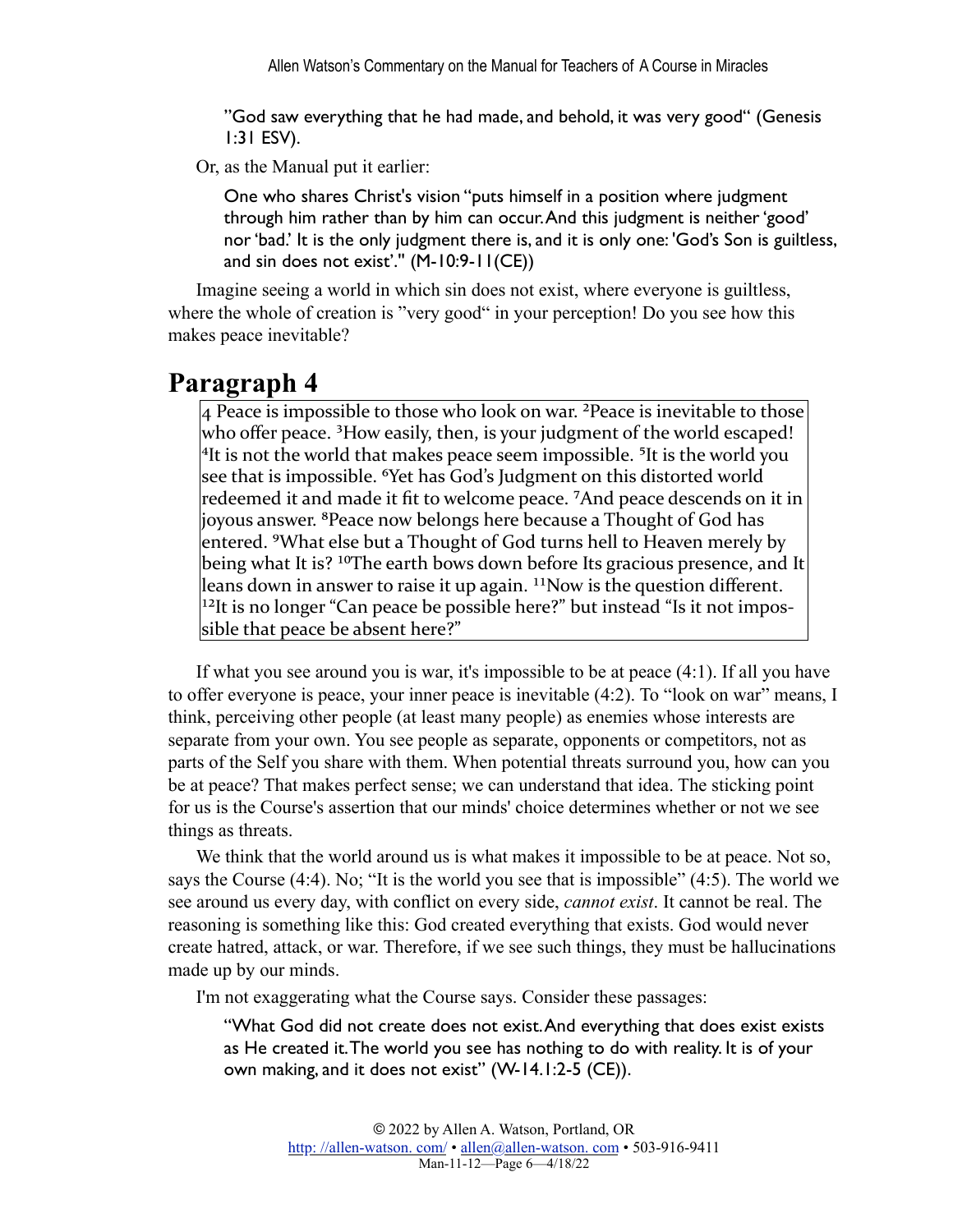"God did not create that war in [Ukraine], and so it is not real." (W-14;4:5)

"If God knows His children as wholly sinless, it is blasphemous to perceive them as guilty. If God knows His children as wholly without pain, it is blasphemous to perceive suffering anywhere. If God knows His children to be wholly joyous, it is blasphemous to feel depressed. All these illusions, and the many other forms which blasphemy may take, are refusals to accept creation as it is. If God created His Son perfect, that is how you must learn to see him to learn his reality" (T-10.V.12:1-5 CE)).

"The world you see is an illusion of a world. God did not create it, for what He creates must be eternal as Himself" (C-4..Int.1:1-2 (FIP)).

"The world stands like a block before Christ's face. But true perception looks on it as nothing more than just a fragile veil, so easily dispelled that it can last no longer than an instant" (C-4..Int.4:1-2 (FIP)).

"You are not the victim of the world you see because you invented it. You can give it up as easily as you made it up. You will see it or not see it, as you wish. While you want it, you will see it; when you no longer want it, it will not be there for you to see" (W-32.1:2-5 (CE)).

"What if you recognized this world is a hallucination? What if you really understood you made it up? What if you realized that those who seem to walk about in it, to sin and die, attack and murder and destroy themselves, are wholly unreal? Could you have faith in what you see if you accepted this? And would you see it? Hallucinations disappear when they are recognized for what they are" (T-20.VIII.5:1-6 (CE)).

The world we see isn't going to disappear any time soon; our eyes won't stop seeing what we see. What will change is that we won't "have faith" in what we see. What happens is that we can see everyone as guiltless, no matter what they appear to do. The crimes and atrocities our eyes show will not faze us because we know they are unreal. The world becomes "a fragile veil" blocking our vision of the Real World. When we have thoroughly cleansed our minds of our desire for separateness, we will no longer want the sinful world and will no longer see it.

As I write this, the world is horrified at what we see happening in Ukraine. Does it seem callous to affirm: "God did not create the war in Ukraine, and so it is not real"? Is it naïve to say that no one has died, that nothing has been lost? Does it seem possible to you that "when you no longer want it, it will not be there for you to see"?

It isn't easy. Nevertheless, I believe the Course calls us to deny the reality of all the horror in this world. It asks us to recognize and believe that God could not create anything like this; it is of our own making and does not exist. It asks us to look upon everything in this world with forgiveness. Only as we can forgive the world we see will the Real World appear:

"The real world is attained simply by the complete forgiveness of the old, the world you see without forgiveness. The Great Transformer of perception will undertake with you the careful searching of the mind that made this world, and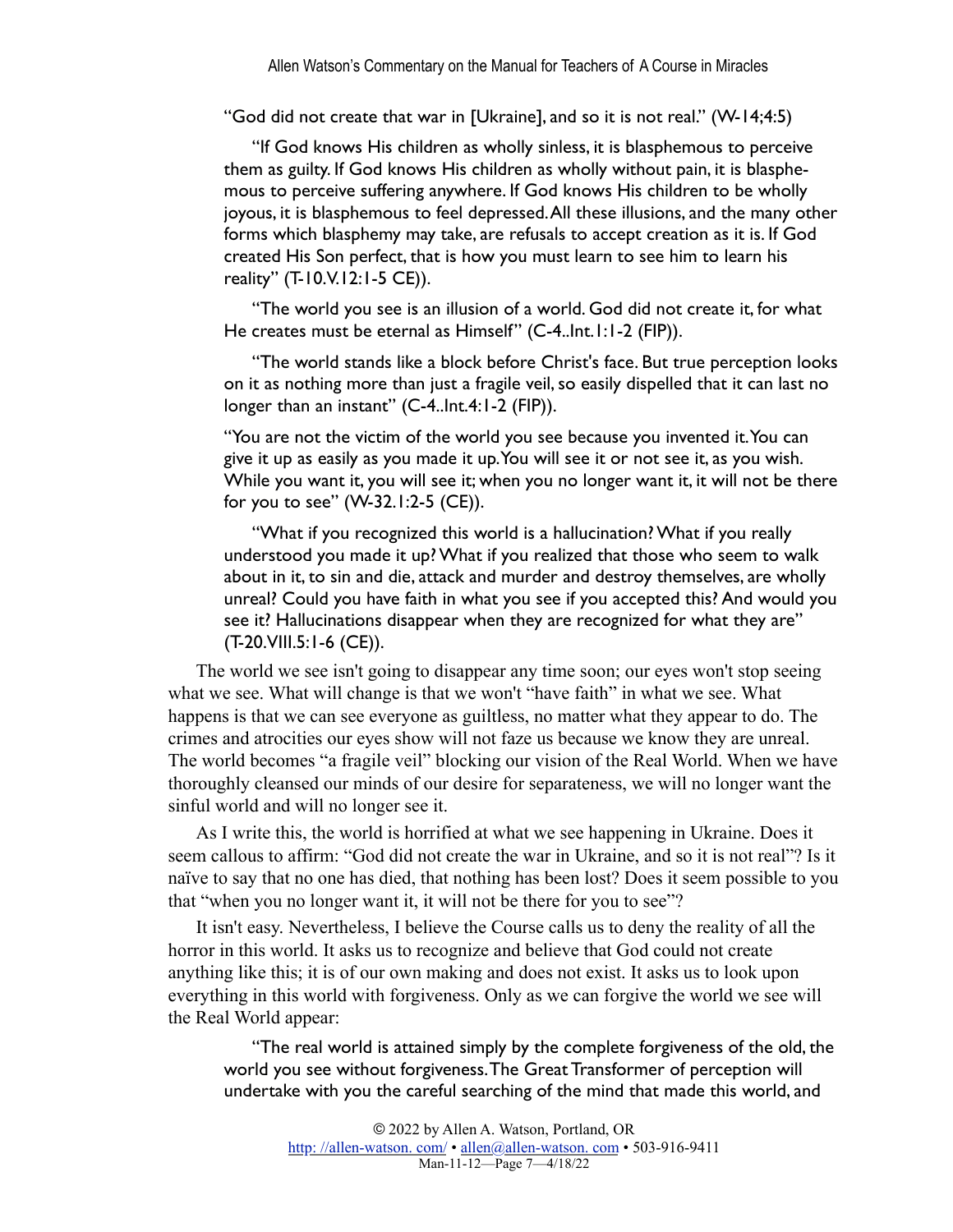uncover to you the seeming reasons for your making it. In the light of the real reason that He brings as you follow Him, He will show you that there is no reason here at all. Each spot His reason touches grows alive with beauty, and what seemed ugly in the darkness of your lack of reason is suddenly released to loveliness. Not even what the Son of God made in insanity could be without a hidden spark of beauty that gentleness could release.

 All this beauty will rise to bless your sight as you look upon the world with forgiving eyes. For forgiveness literally transforms vision, and lets you see the real world reaching quietly and gently across chaos and removing all illusions that had twisted your perception and fixed it on the past" (T-17.II.5:1-6:2 (CE)).

## **12. How Many Teachers of God Are Needed to Save the World?**

#### **Paragraph 1**

The answer to this question is "one." 2 One wholly perfect teacher, whose learning is complete, suffices. 3 This one, sanctified and redeemed, becomes the Self Who is the Son of God. 4 He who was always wholly spirit now no longer sees himself as a body or even as in a body. 5 Therefore, he is limitless, and being limitless, his thoughts are joined with God's forever and ever.<sup>3</sup>  $7$  His perception of himself is based upon God's Judgment, not his own. 8 Thus does he share God's will and bring His thoughts to still deluded minds. 9 He is forever one, because He is as God created him. 10 He has accepted Christ, and he is saved.

<span id="page-7-1"></span>The first sentence answers the question posed in the chapter title: It takes just one teacher of God to save the world. In a way, it is a trick question because there is only one Son of God: "God has but one Son, knowing them all as one" (T-9.VI.3:5)". There are two possible interpretations that I can see:

The first person to wake up to our true Identity as Son of God opens the path back for all of us and "activates" the One Son, guaranteeing the full awakening of the entire Sonship. Possibly, Jesus was that person.

Each of our seemingly individual awakenings is a part of the One Son waking up.

In either case, it does away with any idea that we have to wait for a certain number of people to wake up to enable the world's salvation. "One wholly perfect teacher, whose learning is complete, suffices (1:2)." That sounds like it might have been Jesus, but possibly others preceded him. All it takes to trigger the inevitable universal awakening is one person who awakes. She, or he, takes on the identity of "the Self Who is the Son of God"  $(1:3)$ . (I'm going to use " they " to avoid repeating " he or she " over and over.) They have always been "wholly spirit" (1:4), as have we all. But this wholly awakened

<span id="page-7-0"></span> $3.$  As of April, 2022, there is no sentence #6 in this paragraph because two sentences in the previous versions were joined into one sentence here, and the numbering was not corrected. It may be corrected in a future edition.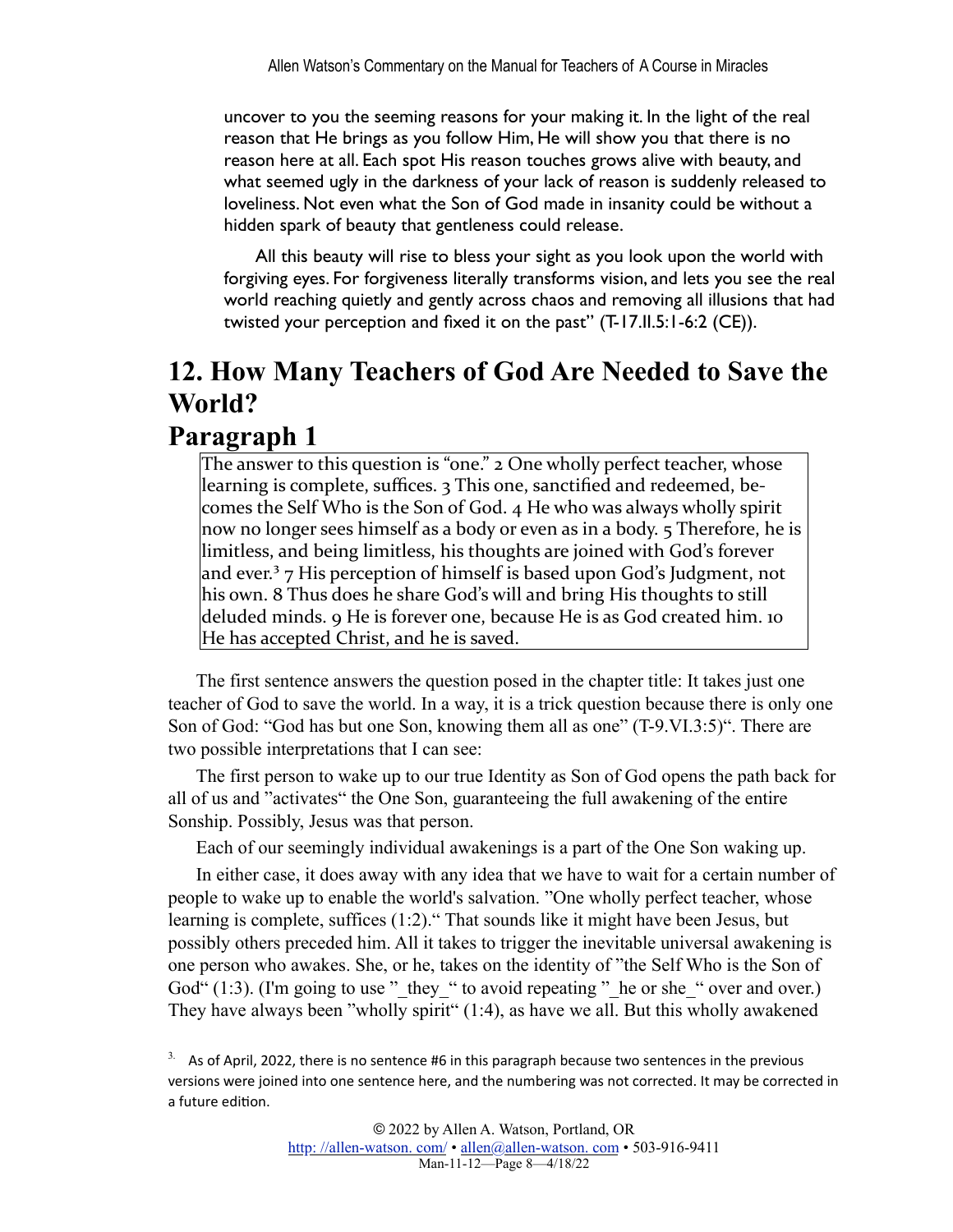being no longer sees itself "as a body or even as in a body." They are limitless, and their thoughts are unified with God's thoughts forever.

I've read a few accounts by people who have had such experiences. They speak of being one with the earth, with the sky, and with the stars. Many people who have had near-death experiences report "looking back" on their bodies and, at that moment, knowing they were not bodies nor in bodies. It's easy to see how such an experience would transform how you viewed everything when you returned to "life" in the world. Likewise, people have recorded being in the Light and seeing themselves as part of it, learning that they are guiltless in God's sight. They have learned to judge themselves as God judges them (1:7): "This is my beloved Son, in Whom I am well pleased." In the Bible, that line is associated with Jesus at the time of his baptism by John the Baptist. He heard those words spoken to him by God. I believe that was the moment of his awakening. It is a moment that awaits every one of us. Knowing the truth of His Being, Jesus was able to bring that truth "to still deluded minds" (1:8), as he has done in this Course.

There is only one Son; therefore, it only takes one teacher of God to save the world. This Son is "forever one"; He remains exactly as God created Him (1:9). This one Son has already "accepted Christ" and "is saved" (1:10). The phrasing here is the same as the words used by evangelical Christians: "Have you accepted Christ? Have you been saved? " However, the meaning the Course gives to these words is quite different. Here, it means accepting Christ as your true identity and being saved from the illusion of being a separate being among billions of other separate beings. In "born-again" Christianity, accepting Christ means accepting Jesus as your personal Savior from hell through his death on the cross, while being "saved" means "saved from hell and bound for Heaven after you die."

#### **Paragraph 2**

2 Thus does the son of man become the Son of God. 2 It is not really a change; it is a change of mind.  $\frac{1}{3}$  Nothing external alters, but everything internal now reflects only the love of God.  $4$  God can no longer be feared, for the mind sees no cause for punishment.  $5$  God's teachers appear to be many, for that is the world's need. 6 Yet being joined in one purpose, and one they share with God, how could they be separate from each other? 7 What does it matter if they then appear in many forms? 8 Their minds are one; their joining is complete. 9 And God works through them now as one, for that is what they are.

In the Course, being "saved" means that you who believed you were a mere individual, a tiny speck of humanity living for a brief time on the planet, have realized that you are an eternal being, the Son of God, one with God Himself (2:1). Nothing outward has changed — just a change in your mind (2:2). "Enlightenment is but a recognition, not a change at all" (W-188.1:4). What is outside of you — the world you see — has not changed, but \*how\* you see it has undergone a radical change. Now, everything you see reflects the love of God (2:3). You no longer fear any punishment from God because you no longer see any "sin" to merit it, in either yourself or the world (2:4).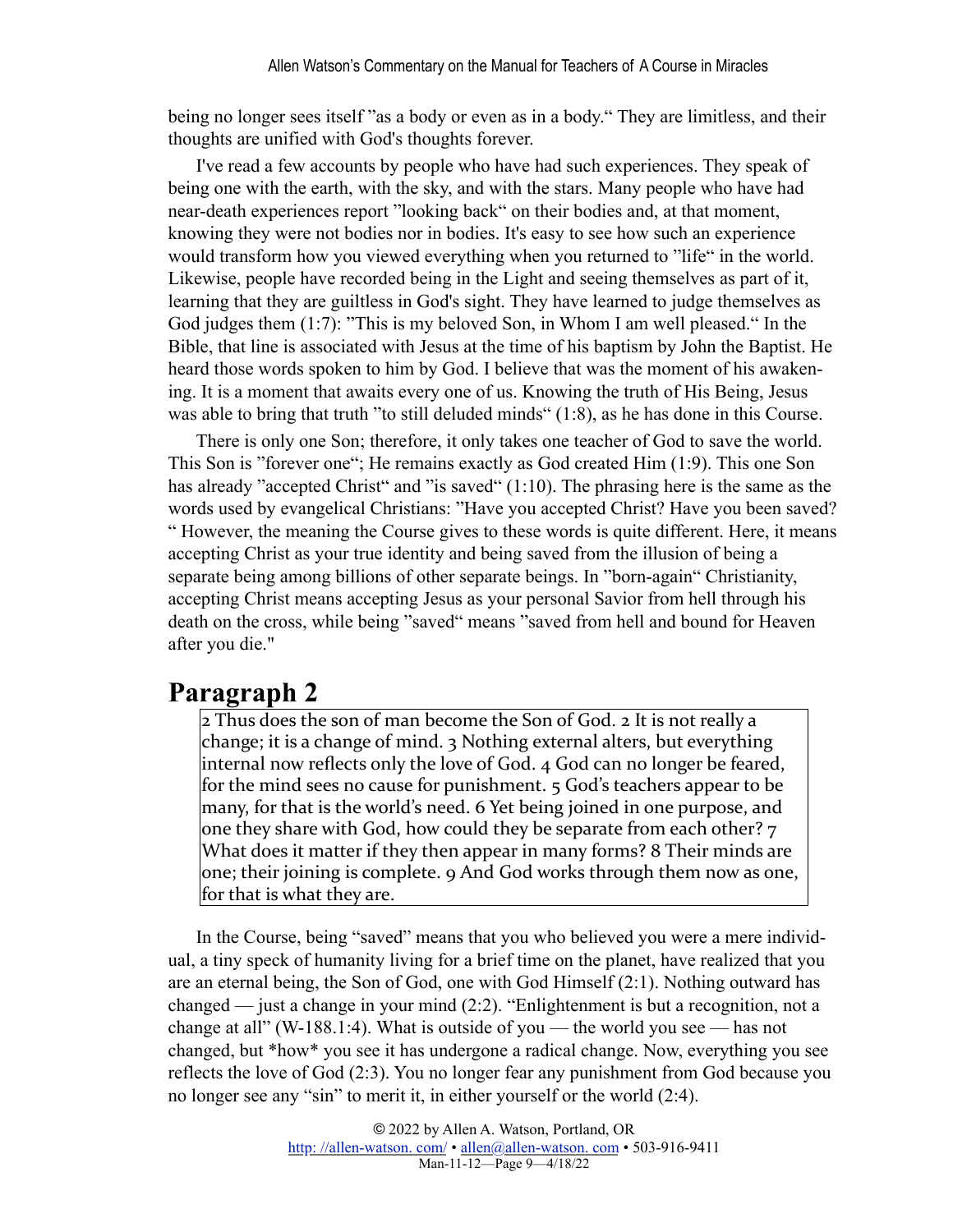"How many teachers of God are needed"? Only one. It seems as if there are many of them, but the apparent many are all the One. As we look around in the world, with eyes open to the truth in whatever form it takes, we can see many people who seem to be teachers of God. Perhaps not as many as we'd like to see, but more than a few. The diversity of teachers is as the world needs things to be (2:5). The world of illusion people believe in is separated into billions of people, separated by both time and space. Teachers in many forms, many times, and many places are needed to reach them all. But these many teachers are not separate from one another. They share one purpose with one another and with God, and they are not separate from each other (2:6); they are One. If you share their purpose, you are one with them as well. The multiplicity of forms is irrelevant (2:7). They have all recognized their union with the divine Son. Their minds are one  $(2.8)$ . God is working through them all "as one, for that is what they are"  $(2.9)$ . As the Bible says:

"…it is God who works in you, both to will and to work for his good pleasure." (Philippians 2:13 (ESV))

The unity of all God's teachers was expressed earlier in the Text:

Teachers of innocence, each in his own way, have joined together, taking their part in the unified curriculum of the Atonement. There is no unity of learning goals apart from this. There is no conflict in this curriculum, which has one aim, however it is taught. Each effort made on its behalf is offered to the single purpose of release from guilt, to the eternal glory of God and His creation. And every teaching that points to this points straight to Heaven and to the peace of God. There is no pain, no trial, no fear that teaching this can fail to overcome. The power of God Himself supports this teaching, and guarantees its limitless results (T-14.VII.5:1–7 (CE))

Perhaps what unites them is that they are all "teachers of innocence." They are all teaching that "the Son of God is guiltless," despite the many seemingly competing ways they may teach it. If you recall, Chapter 1 told us that there are many different forms of teachers of God, but they all teach the same one lesson:

"The form of the course varies greatly. So do the particular teaching aids involved. But the content of the course never changes. Its central theme is always, " God's Son is guiltless, and in his innocence is his salvation." It can be taught by actions or thoughts; in words or soundlessly; in any language or in no language; in any place or time or manner" (M-1.3:2-6 (FIP)).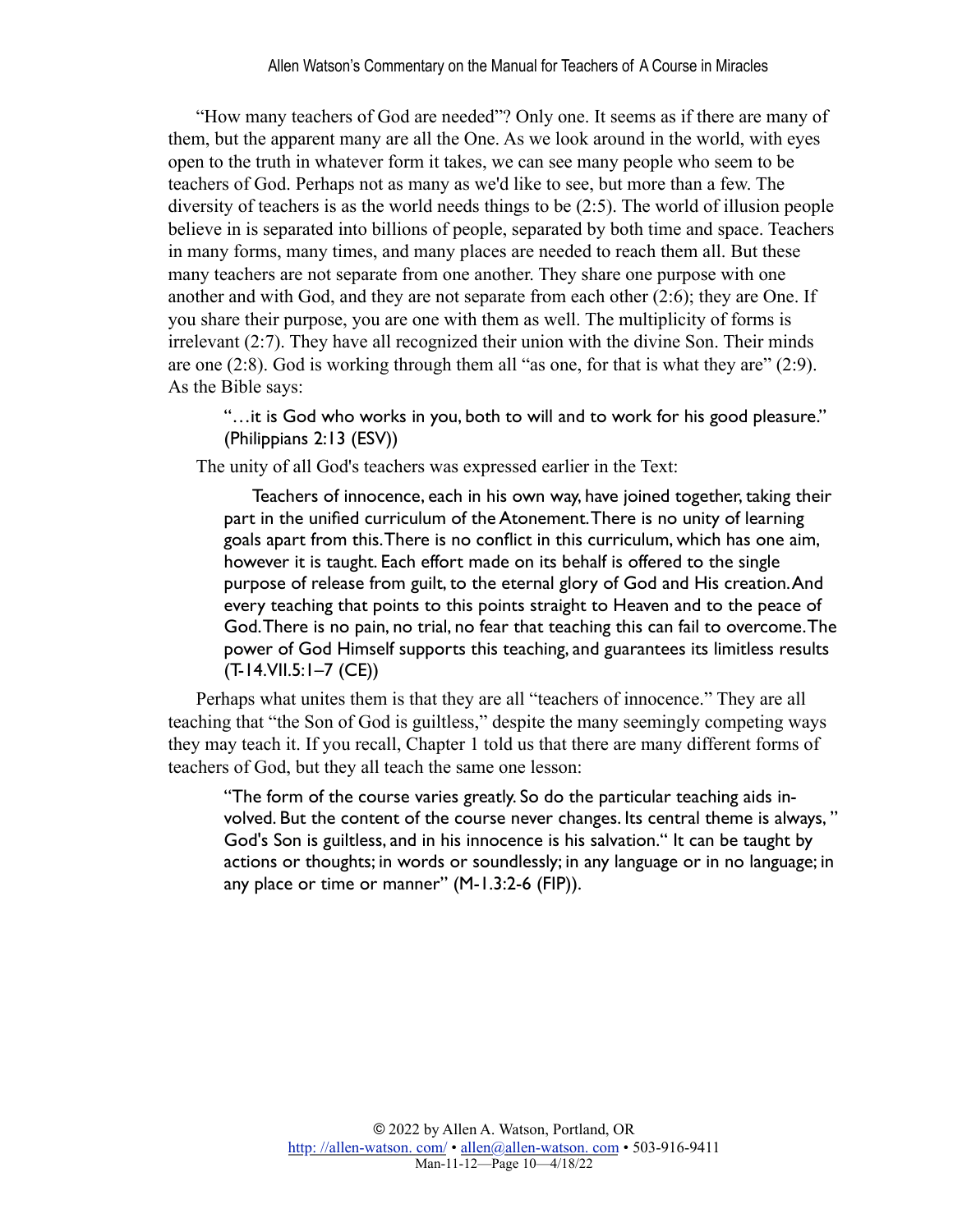3 Why is the illusion of many necessary? 2 Only because reality is not understandable to the deluded. 3 Only a very few can hear God's Voice at all, and even they cannot communicate His messages directly through the Spirit Which gave them. 4 They need a medium through which communication becomes possible to those who do not realize that they are spirit.  $5A$ body they can see. 6 A voice they understand and listen to without the fear the truth would find in them.  $7$  Do not forget that truth can come only where it is welcomed without fear. 8 So do God's teachers need a body, for their unity could not be recognized directly.

*Notice* the assumption here that the wide variety among God's teachers is necessary (3:1). Underlying that assertion is the idea that the way things are in the world is under God's control.

I love the Course's explanation of why it is necessary to have the illusion of many different teachers of God: "Reality is not understandable to the deluded" (3:1–2). Reality is One, and in the end, everyone will see that. However, the world's many illusions require, for now, that people hear the truth in many different ways.

There are many forms of teachers because their variety is necessary. Depending on where a person is in their psychological, emotional, and spiritual development, different forms of teaching are required to reach them. The Course makes no bones about the superiority of its approach. It tells us that its path is the most direct one; it will save us considerable time versus other spiritual paths. But it never belittles other forms of the universal course. They all have their place in God's Plan. One of my sons is a devout fundamentalist Christian and has been for most of his 53 years. He's not about to change as far as I can tell. Do I think he, or I, made a mistake somehow? No. I think he is right where he needs to be. I rejoice that his spirituality means so much to him!

Very few people "can hear God's Voice at all." (3:3). Those few who hear confront the challenge of communicating what they hear inwardly, in spirit, to people who don't even have a clue that they *have* a spirit. Communicating with their spirits isn't even an option. The communication has to reach them in a form and terms they understand: "a body they can see," "a voice they understand and listen to without the fear the truth would find in them"  $(3:4-6)$ .

That last phrase is critically important (3:6): "without the fear the truth would find in them." This fear is the reason for so many different forms of teaching. To a deluded mind, a direct confrontation with the truth of oneness, the unreality of the physical universe and sin, or the error of defensiveness, could generate intense fear. Ways around this are needed, ways to gently lead and shepherd people out of their deluded thinking and to make the truth seem at least possible and even attractive to them. Some people, for instance, are comforted by the idea that God will eventually punish evildoers. The idea that God does not judge "sin" would cause them distress.

Imagine getting a staunch fundamentalist Christian to read and appreciate A Course in Miracles. They would run from it and call it heresy. If you come from a traditional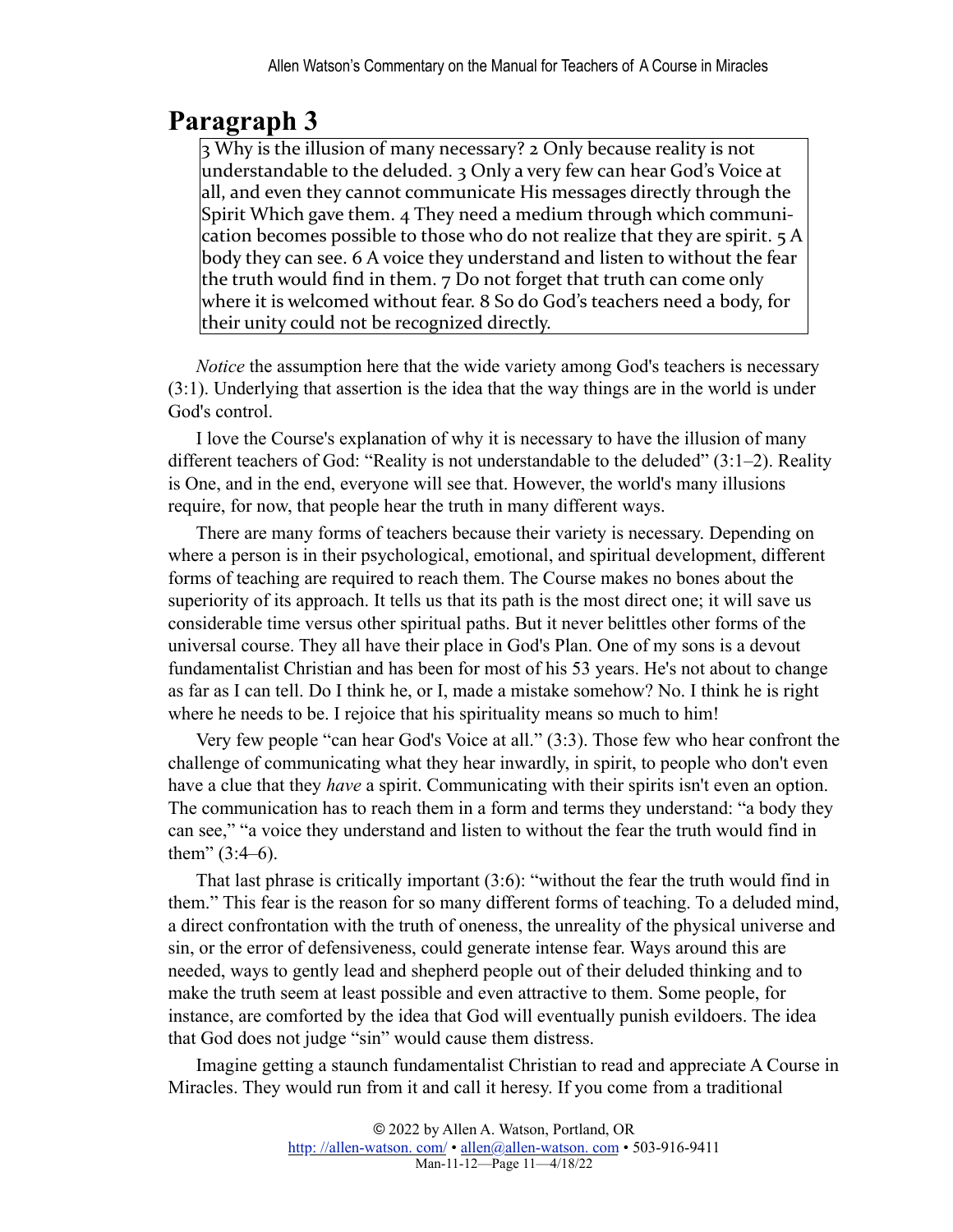Christian background, you may have had adverse reactions like this when you first encountered the Course, although if you've made it this far, I think you must have been ready. But for many people, the Course is not the best introduction to truth. The truth will not come to a person who meets it with fear (3:7). Our bodies are not real, but if a disembodied voice began speaking to you, you'd probably freak out! So "God's teachers need a body" (3:8), even though bodies are not part of the truth.

### **Paragraph 4**

4 Yet what makes them God's teachers is their recognition of the proper purpose of the body. 2 As they advance in their profession, they become more and more certain that the body's function is but to let God's Voice speak through it to human ears.  $\lambda$  And these ears will carry to the mind of the hearer messages which are not of this world, and the mind will understand them because of their Source. 4 From this understanding will come the recognition, in this new teacher of God, of what the body's purpose is; the only use there really is for it.  $\frac{1}{2}$  This lesson is enough to let the thought of unity come in, and what is one is recognized as one. 6 The teachers of God appear to share the illusion of separation, but because of what they use the body for, they do not believe in the illusion, despite appearances.

Teachers of God recognize that the only function of a body is " to let God's Voice speak through it to human ears"  $(4:1-2)$ . At first they may not be clear about this, but the realization grows more certain as they mature as teachers. As their spoken messages reach the ears of their pupils, the pupils ears will transmit to their minds messages that do not come from this world. The minds of the pupils will understand those words because of their divine Source (4:3), a Source that the words and the minds have in common.

As a result, the person hearing the message begins to realize that the purpose of his or her body is to communicate this truth to others; they become teachers of God in their turn (4:4). This leads to a third recognition: the realization that all teachers of God are one. Recall back in 3:8 it said bodies were required because "their unity could not be recognized directly." That recognition of unity comes about through an indirect process: words from one person penetrate the mind and understanding of another person, who realizes the only purpose of their body is to communicate this truth, just as their teacher did.

Speaking to us as teachers of God, Lesson 155 tells us, "And the ones who walk the world as you do recognize their own" (W-155.,1:4). Teachers of God recognize one another, even when the forms are different. The Dalai Lama and Desmond Tutu knew their oneness despite the fact that one was an Anglican Bishop and the other a Buddhist monk. The truth the Course speaks of is the perennial philosophy that runs like a golden thread through all the major religions of the world. Mystics of every background arrive at the same revelations of truth.

All these teachers seem to "share the illusion of separation." They are in bodies that appear to be separate, but despite appearances, they do not believe in the illusion. They have become one in realizing what their bodies are for.(4:6).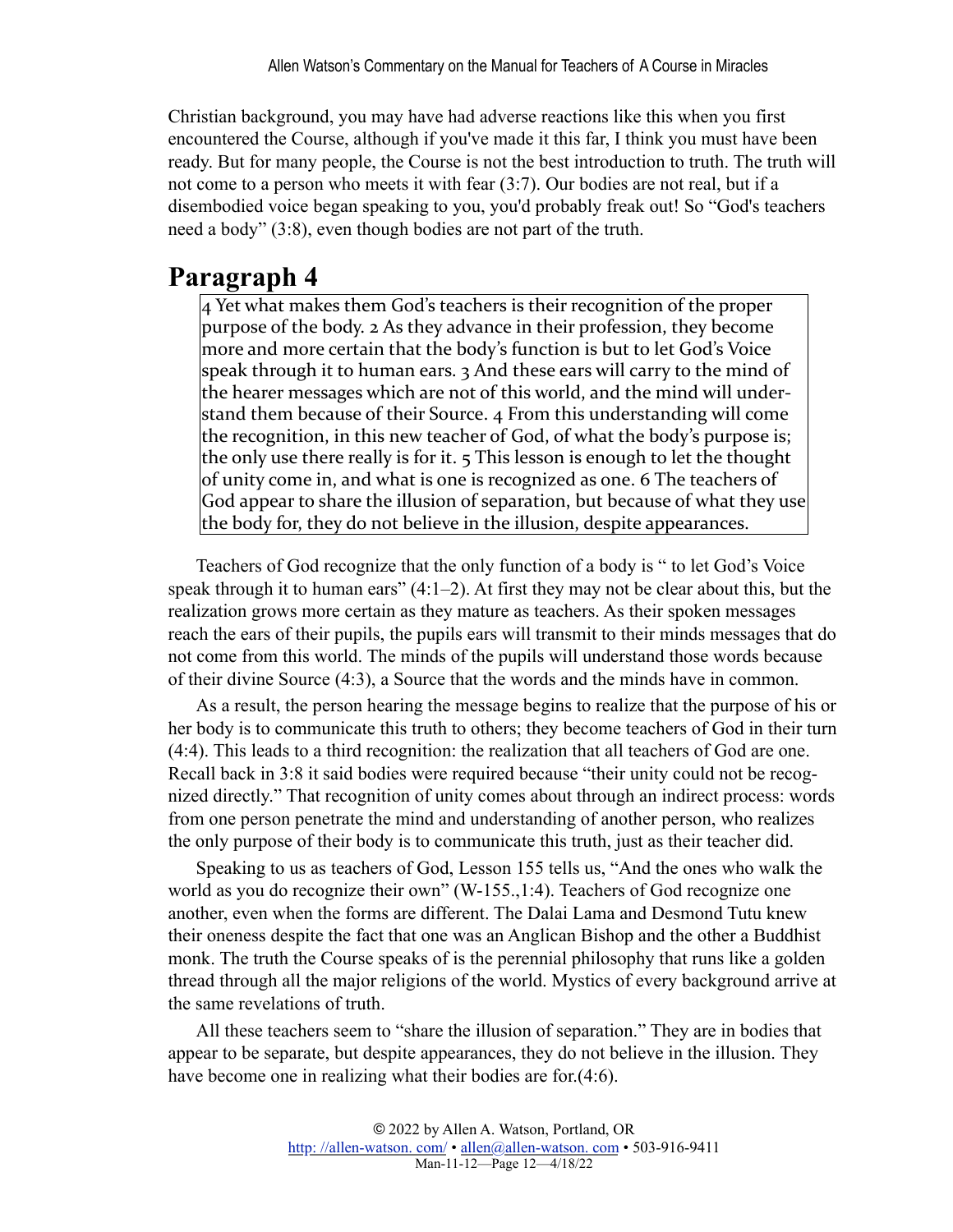5 The central lesson is always this: that what you use the body for, it will become to you. 2 Use it for sin or for attack, which is the same as sin, and you will see it as sinful. 3 Because it is sinful it is weak, and being weak, it suffers and it dies. 4 Use it for purposes of bringing the Word of God to those who have It not, and the body becomes holy. 5 Because it is holy it cannot be sick, nor can it die. 6 When its usefulness is done it is laid by, and that is all.  $7$  The mind makes this decision, as it makes all decisions which are responsible for the body's condition. 8 Yet the teacher of God does not make this decision alone. 9 To do that would be to give the body another purpose from the one that keeps it holy. 10 God's Voice will tell him when he has fulfilled his role, just as It tells him what his function is. 11 He does not suffer either in going or remaining. 12 Sickness is now impossible to him.

This paragraph brings the topic back to sickness and health. The "central lesson" (5:1) Jesus is attempting to get across here is that what you use your body for determines your health. or lack of it. Your use of the body determines what it becomes to you. There are two alternative uses he mentions:

- 1. Attack (which is the same thing as sin) (5:2)
- 2. Communicating God's Word to others (5:4)

When I use my body to attack someone (a verbal attack is still using the body) I will judge my body for it. I will feel guilty, at least subconsciously, and will mentally punish my body. I will cause it to become weak, to be sick, and to die (5:2–3).

If I use my body to bring "the Word of God to those who have It not" (5:4), and I will see my body as a holy thing. Being holy "it cannot be sick, nor can it die" (5:5).

This black or white picture sums up the Course's unique understanding of sickness and health. To the degree our minds believe in sin, we experience weakness and sickness because we blame our bodies for our sins, and choose to punish them. The idea crops up repeatedly:

"Sickness is anger taken out upon the body, so that it will suffer pain" (T-28.VI.5:1 (CE))

"Do not be confused about what must be healed, but tell yourself:

I have forgotten what I really am,

for I mistook my body for myself.

Sickness is a defense against the truth.

But I am not a body.

And my mind cannot attack.

So I cannot be sick.1" (T-31.IX.21:2–2 (CE))

The near universality of sickness says a lot about the mental state of the human race!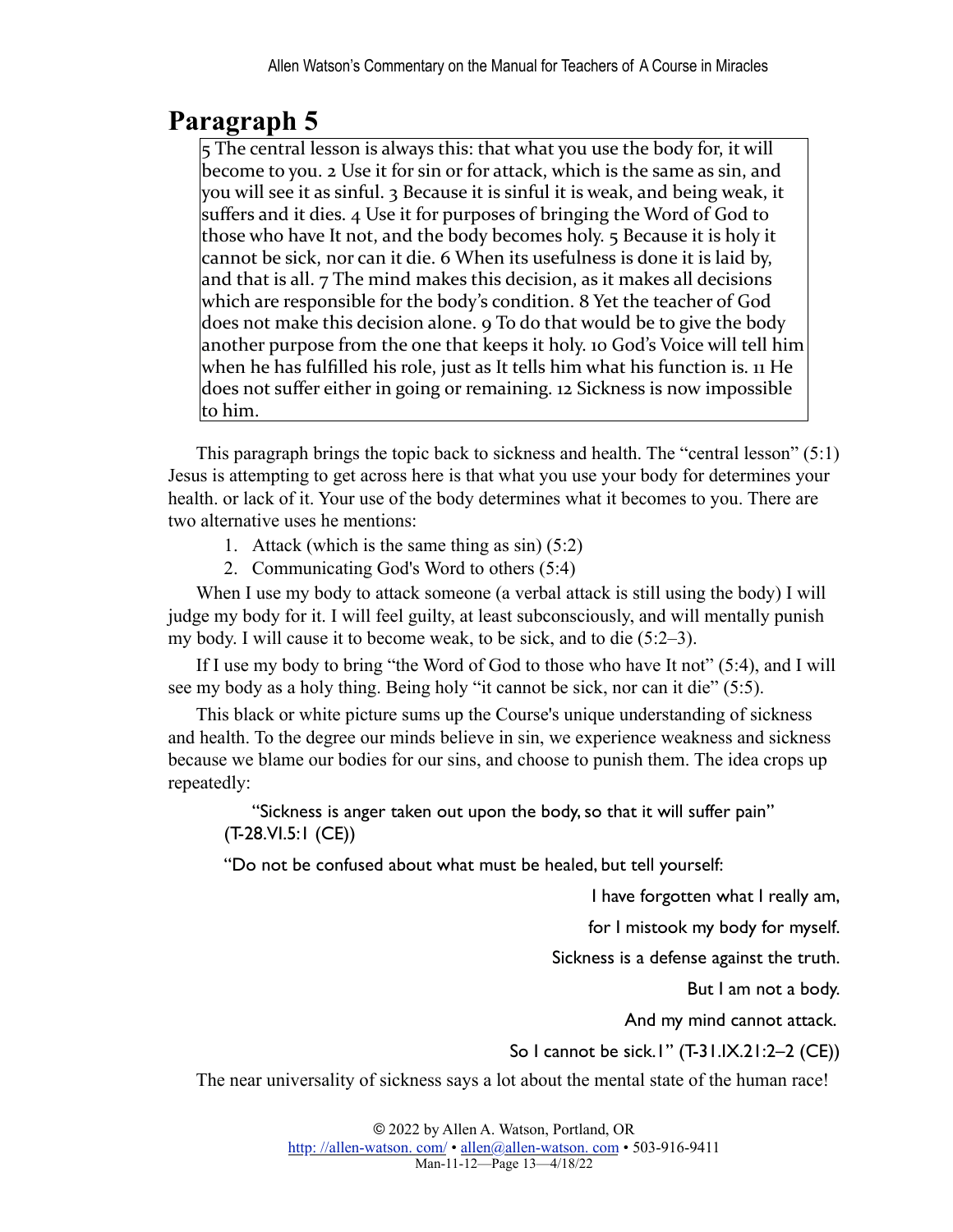As for death, in 5:3 we read that when we see the body as sinful it becomes weak, suffers, and dies. Earlier, in the Text, it said something a bit different:

 "The body neither lives nor dies, because it cannot contain you who are life." " (T-6.VII.1:4 (CE))

When it says in 5:3 that the body dies, I believe it is speaking about the apparent death. Bodies cease being animated and begin to decay; it appears that life was in them and has departed. The statement from the Text views the body as a kind of flesh-and-bone suit we put on and then lay aside. It was never truly alive, any more than a suit of clothing is alive. Elsewhere it says the body cannot be sick, although it appears to be:

"A sick body does not make any sense. It could not make any sense, since sickness is not what it is for. Sickness is meaningful only if the two basic premises on which the ego's interpretation of the body rests are true. These are specifically: first, that the body is for attack, and second, that you are a body. Without this, sickness is completely inconceivable." (T-8.VII.7:3–7 (CE))

"Only perception can be sick, because only perception can be wrong. " (T-8.VIII.2:3 (CE))

"Your perception of the body can clearly be sick, but project this not upon the body." (T-18.VI.5:3 (CE))

"And the body will seem to be sick, for you have made of it an 'enemy' of healing and the opposite of truth." (T-19.I.4:6 (CE))

We may wonder about the fact that everyone's body appears to die. The next sentence, 5:6, clarifies. It does not die; it is simply laid aside, no longer useful, just as we discard an old set of work clothes. The Song of Prayer puts it like this:

"Yet there is a kind of seeming death that has a different source. It does not come because of hurtful thoughts and raging anger at the universe. It merely signifies the end has come for usefulness of body functioning. And so it is discarded as a choice, as one lays by a garment now outworn.

This is what death should be; a quiet choice, made joyfully and with a sense of peace, because the body has been kindly used to help the Son of God along the way he goes to God. We thank the body, then, for all the service it has given us. But we are thankful, too, the need is done to walk the world of limits" (S-3.II.1:8-2:3 (FIP)).

Laying the body aside is a decision of the mind, because the mind "makes all decisions which are responsible for the body's condition" (5:7). Deciding to lay aside the body isn't entirely the decision of the teacher of God. It is a joint decision with the Holy Spirit, as all decisions should be. If we made it by ourselves we would be serving some unholy purpose "because of hurtful thoughts and raging anger at the universe", some goal of the ego. I think suicides fall into this category. God's Voice will tell us when the time has come, our function here completed (5:10). There is no suffering for such a mature teacher of God who has learned to use their body solely to communicate Truth to those who lack It. Both his life in this world and his departure from it are free of suffering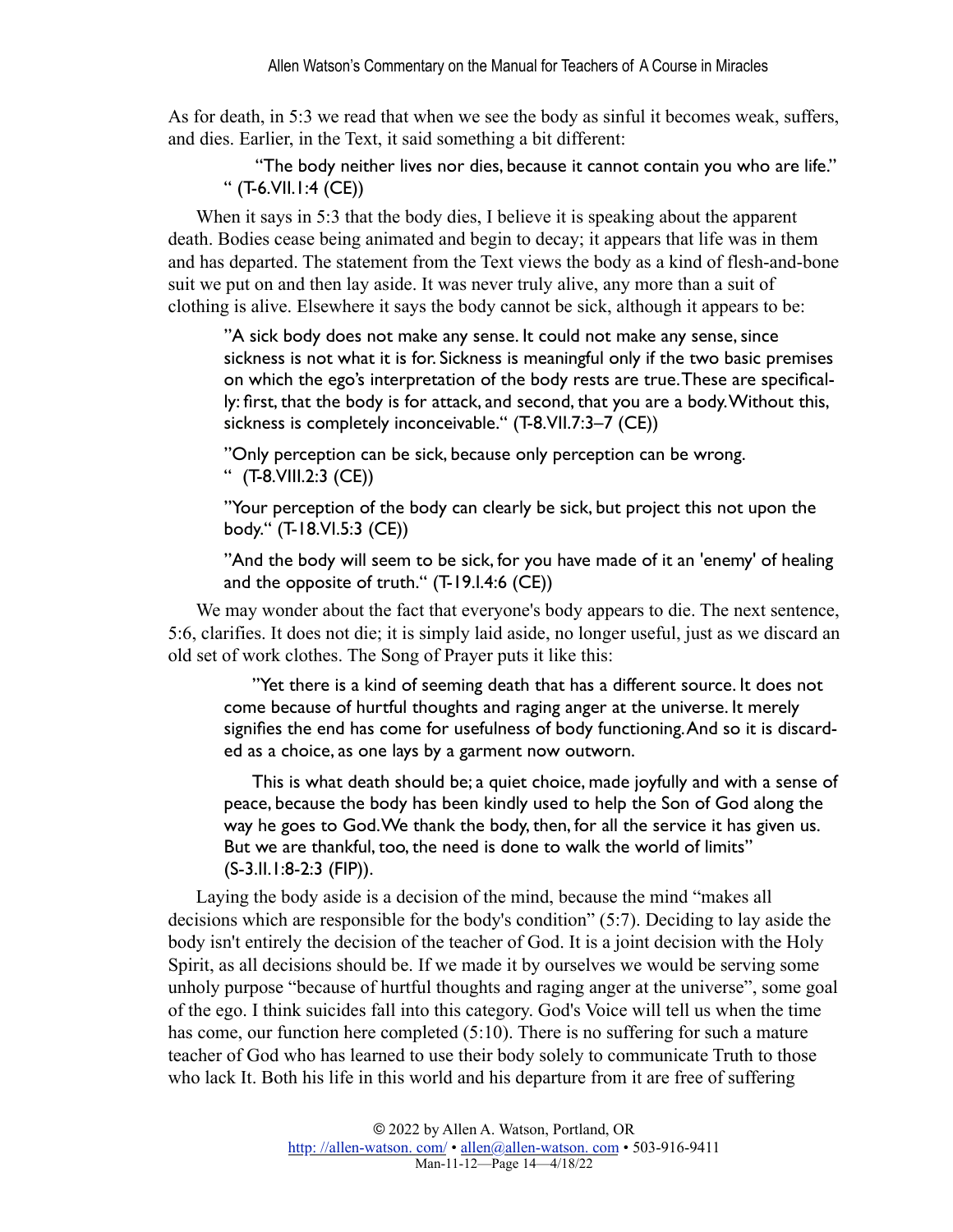(5:11). For such a saint (I use the word purposively; this is speaking of an advanced spiritual state). sickness is impossible (5:12).

#### **Paragraph 6**

6 Oneness and sickness cannot coexist. 2 God's teachers choose to look on dreams a while.  $3$  It is a conscious choice, for they have learned that all choices are made consciously, with full awareness of their consequences.  $4$ The dream says otherwise, but who would put his faith in dreams once they are recognized for what they are?  $5$  Awareness of dreaming is the real function of God's teachers. 6 They watch the dream figures come and go, shift and change, suffer and die, yet they are not deceived by what they see. 7 They recognize that to behold a dream figure as sick and separate is no more real than to behold it as healthy and beautiful. 8 Unity alone is not a thing of dreams. 9 And it is this God's teachers acknowledge as behind the dream, beyond all seeing and yet surely theirs.

When a person becomes part of Oneness, sickness cannot exist in them (6:1). We are speaking here of a bodhisattva, which Buddhism defines as "a person who is able to reach nirvana but delays doing so out of compassion in order to save suffering beings" (lexico.com). Such a person could leave the material world behind at any time but chooses "to look on dreams a while" (6:2), that is, they choose to remain in the world of illusions and bodies in order to "bring the Word of God" to unenlightened beings.

They make this choice consciously; it does not just happen to them. Then, in the same sentence in which Jesus says this, he throws in a profound gem of wisdom which such saints have learned: "…all choices are made consciously, with full awareness of their consequences" (6:3). He adds, "The dream says otherwise" (6:4). Let this sink in. "All choices." That includes every choice you have ever made. Every choice has been conscious. You have been fully aware of the consequences of every choice you've made. That may be hard to swallow, but if it is not true that would mean that you are a victim: some things were foist upon you without your consent, and sometimes you were not aware of the devastating consequences of your unguided choices. This principle is really the mirror image of another hard saying:

 "Say only this, but mean it with no reservations, for here the power of salvation lies:

I am responsible for what I see.

I chose the feelings I experience,

And I decided on the goal I would achieve.

And everything that seems to happen to me I asked for and received as I had asked." (T-.II.2:2–5 (CE))

The implication of this is that we must have chosen everything we experience. Perhaps—indeed, probably—we have conveniently forgotten that we made such a choice.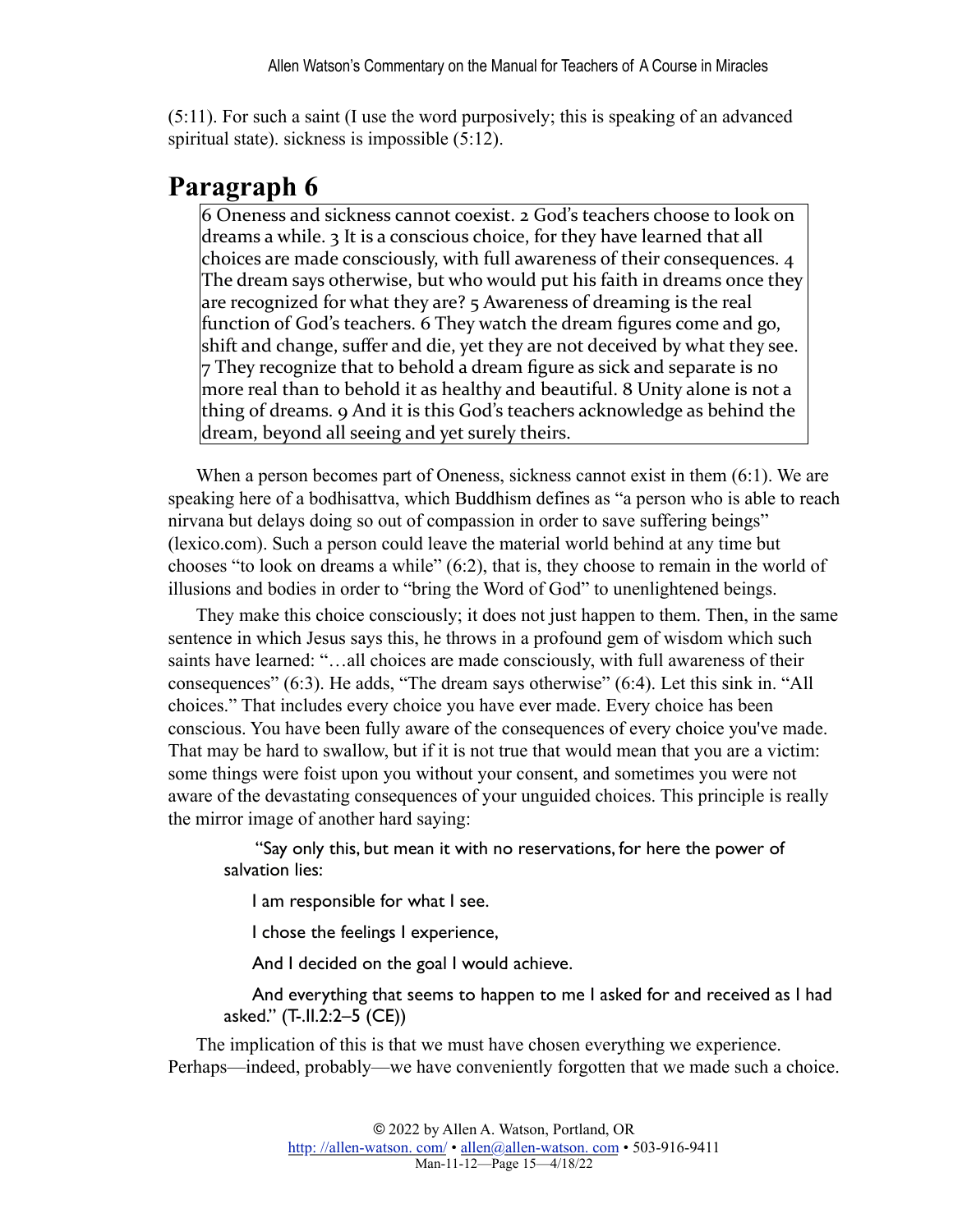But in the moment, we knew. Consider this long discussion of how we choose our defenses and then forget them:

"Defenses are not unintentional, nor are they made without awareness. They are secret magic wands you wave when truth appears to threaten what you would believe. They seem to be unconscious but because of the rapidity with which you choose to use them. In that second, even less, in which the choice is made, you recognize exactly what you would attempt to do, and then proceed to think that it is done.

"Who but yourself evaluates a threat, decides escape is necessary, and sets up a series of defenses to reduce the threat which has been judged as real? All this cannot be done unconsciously. But afterwards your plan requires that you must forget you made it, so it seems to be external to your own intent, a happening beyond your state of mind, an outcome with a real effect on you, instead of one effected by yourself.

"It is this quick forgetting of the part you play in making your "reality" which makes defenses seem to be beyond your own control. But what you have forgot can be remembered, given willingness to reconsider the decision which is doubly shielded by oblivion. Your not remembering is but the sign that this decision still remains in force as far as your desires are concerned." (W-136.3:1-5:3 (CE))

We are all subject to such "quick forgetting of the part [we] play in making [our] 'reality'." In the moment, as I said before, we knew exactly what we were doing. If this is true, and I am sure it is, our lives must be densely populated by such episodes of mental erasure. I have had evidence of it in myself. There have been many times I have spoken words that hurt another person, but when confronted with the fact, have denied it. I've claimed I had no desisre to defend myself or attack them. I was "just stating an opinion" or "trying to explain" or "misunderstanding what you said." But, upon further consideration, I have become aware of less-than-noble motivation behind my words. In that split instant, I chose attack and knew I was doing it, but immediatley pushed it out of my mind.

"The dream says otherwise." It tries to convince us that we are not responsible, that we do not choose the feeling we experience, nor do we ask for everything we receive. It argues that the world we see is utterly real, and utterly awful.

"But who would put his faith in dreams once they are recognized for what they are? " (6:4). We must become aware of what we are doing, recognize our deliberate forgetting. In fact, this is our true function as God's teachers! "Awareness of dreaming is the real function of God's teachers" (6:5). We need to take responsibility for all our choices and to help everyone to do the same. We must become aware that we are all living in a dream dream bodies in a dream world. All the bodies we see around us are dream figures. They "come and go, shift and change, suffer and die."

If this were real it would indeed be tragic. But the true teachers of God "are not deceived by what they see" (6:6). This awareness of dreaming is how it is possible to experience peace in this world. This is the answer to the question asked by Chapter 11. We recognize that sickness or ugliness is unreal, and so are health and beauty (6:7). Both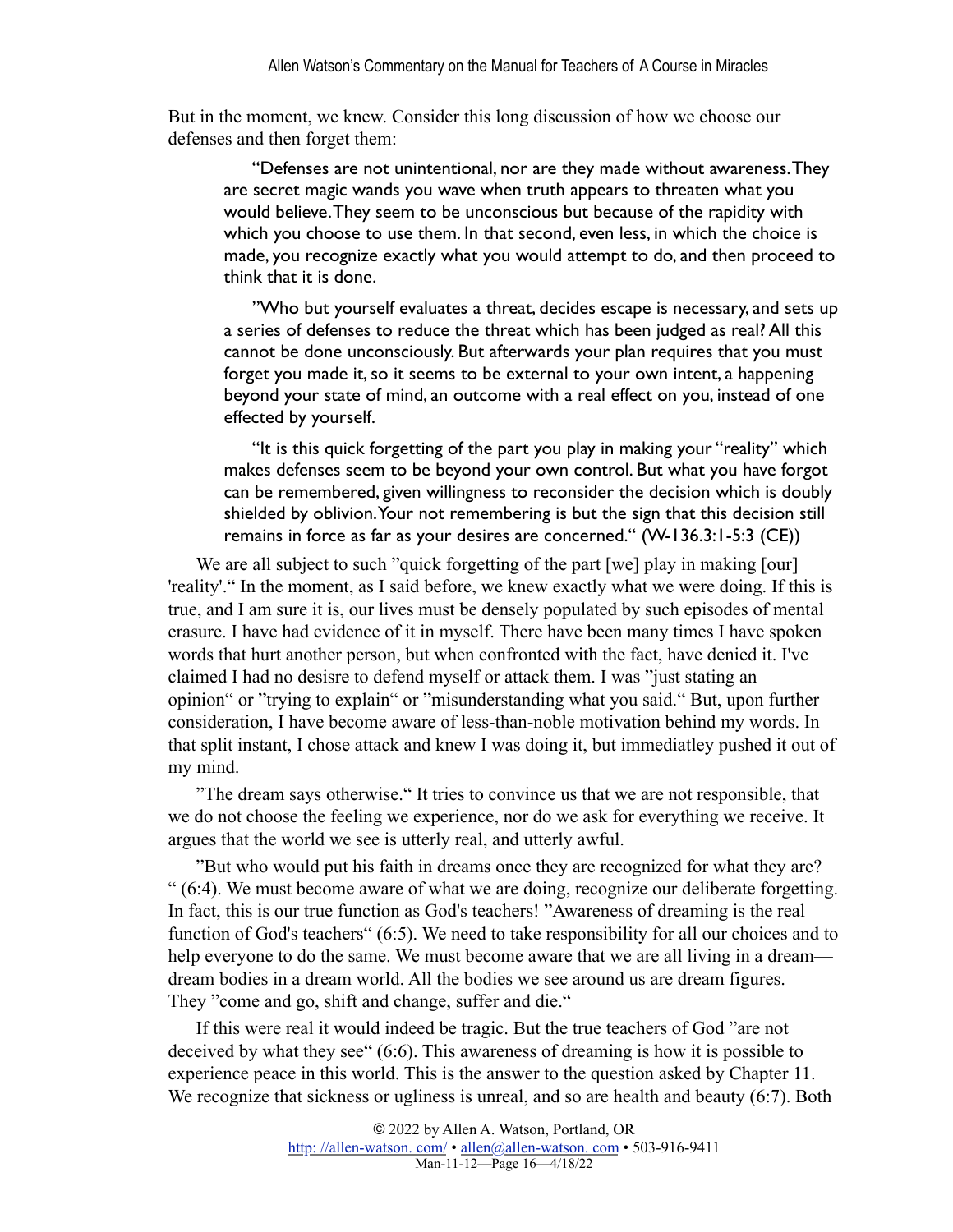<span id="page-16-1"></span>are only characteristics of our separate dream figures. Separateness is an illusion! "Unity alone is not a thing of dreams" (6:8). We see the constantly changing dream figures, but we always look past their changeableness to the unchanging Unity behind them all, invisible to our eyes but surely ours  $(6.9)$ . We, see the changeless in the heart of change.<sup>4</sup> Anchored in Unity, our peace is unshakeable. Once again I am reminded of a Christian hymn, seeing its words in a new light: "On [the Unity which is] Christ, the solid Rock, I stand. All other ground is sinking sand."

In his commentary on this section, Robert Perry sums things up nicely:

"This theme of unity runs throughout the section. The teachers of God devote their bodies to serving the cause of unity. This devotion unites them with all other teachers of God and lets them see the unity behind the multiplicity of different teachers' bodies. And this seeing is how they spend their days here gazing on the unity that lies beyond all the shifting and changing bodies of this world and realizing it is "surely theirs" (6:11)."

<span id="page-16-0"></span> $4.$  In speaking of returning from deep meditation, Lesson 122 advises us: "Let not your gifts recede throughout the day as you return again to meet a world of shifting change and bleak appearances. Retain your gifts in clear awareness as you see the changeless in the heart of change, the light of truth behind appearances. Be tempted not to let your gifts slip by and drift into forgetfulness, but hold them firmly in your mind (W-122.13:1–3 (CE))".  $\leftrightarrow$